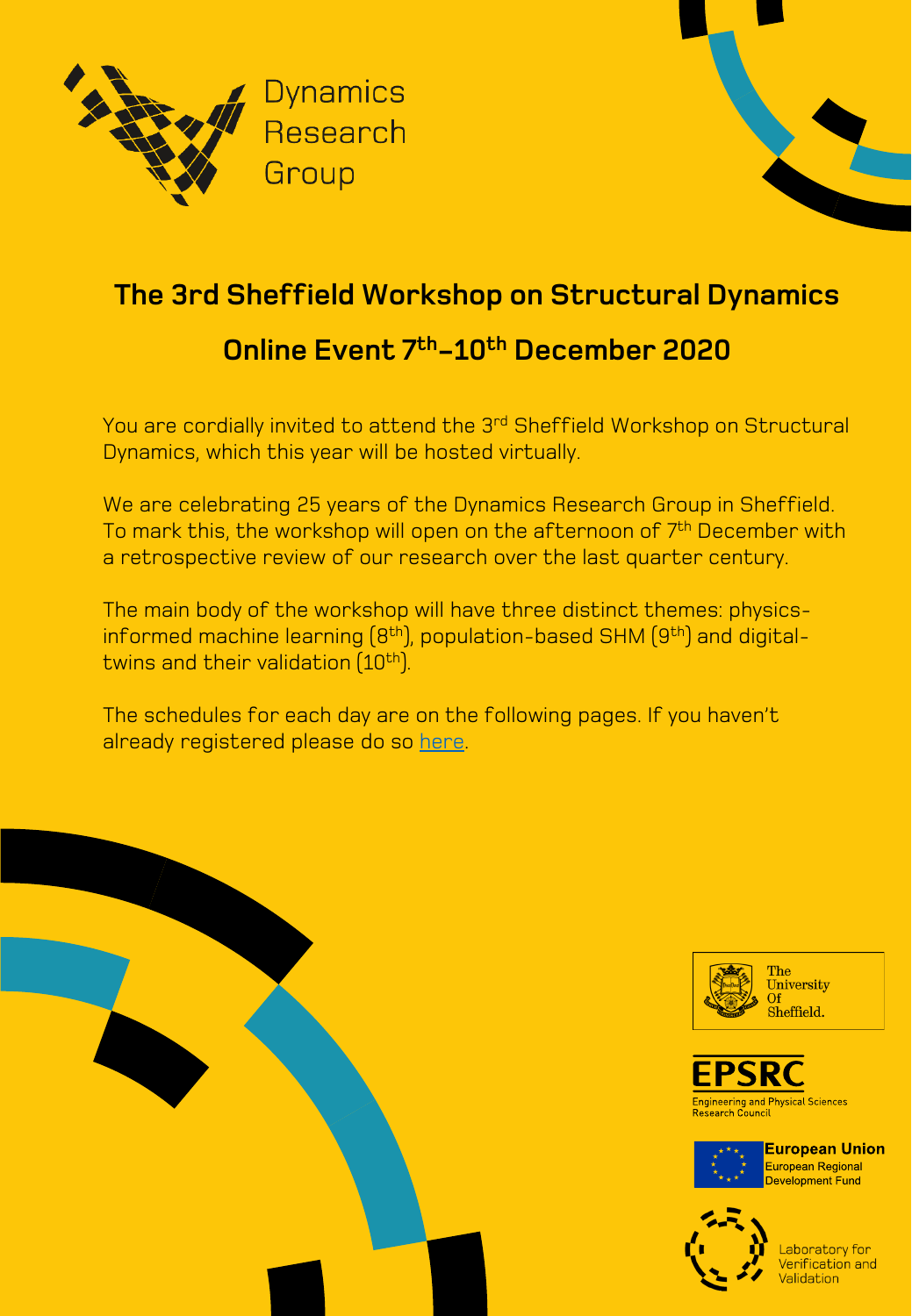



## **7th December 2020**

## **Celebrating 25 years of the DRG in Sheffield**

| GMT      |          |                                                        | <b>CEST</b> |          |
|----------|----------|--------------------------------------------------------|-------------|----------|
| Start    | End      |                                                        | Start       | End      |
| 13:30:00 | 13:45:00 | Introduction and welcome, Graeme Manson                | 14:30:00    | 14.45.00 |
| 13:45:00 | 14:30:00 | Historical perspectives, Jem Rongong                   | 14.45.00    | 15:30:00 |
| 14:30:00 | 14.45.00 | Break                                                  | 15:30:00    | 15:45:00 |
| 14.45.00 | 15:30:00 | Future challenges in structural dynamics, Keith Worden | 15.45.00    | 16:30:00 |
| 15:30:00 | 16:00:00 | Discussion and social                                  | 16:30:00    | 17:00:00 |



The University Of Sheffield.





**European Union** European Regional<br>Development Fund

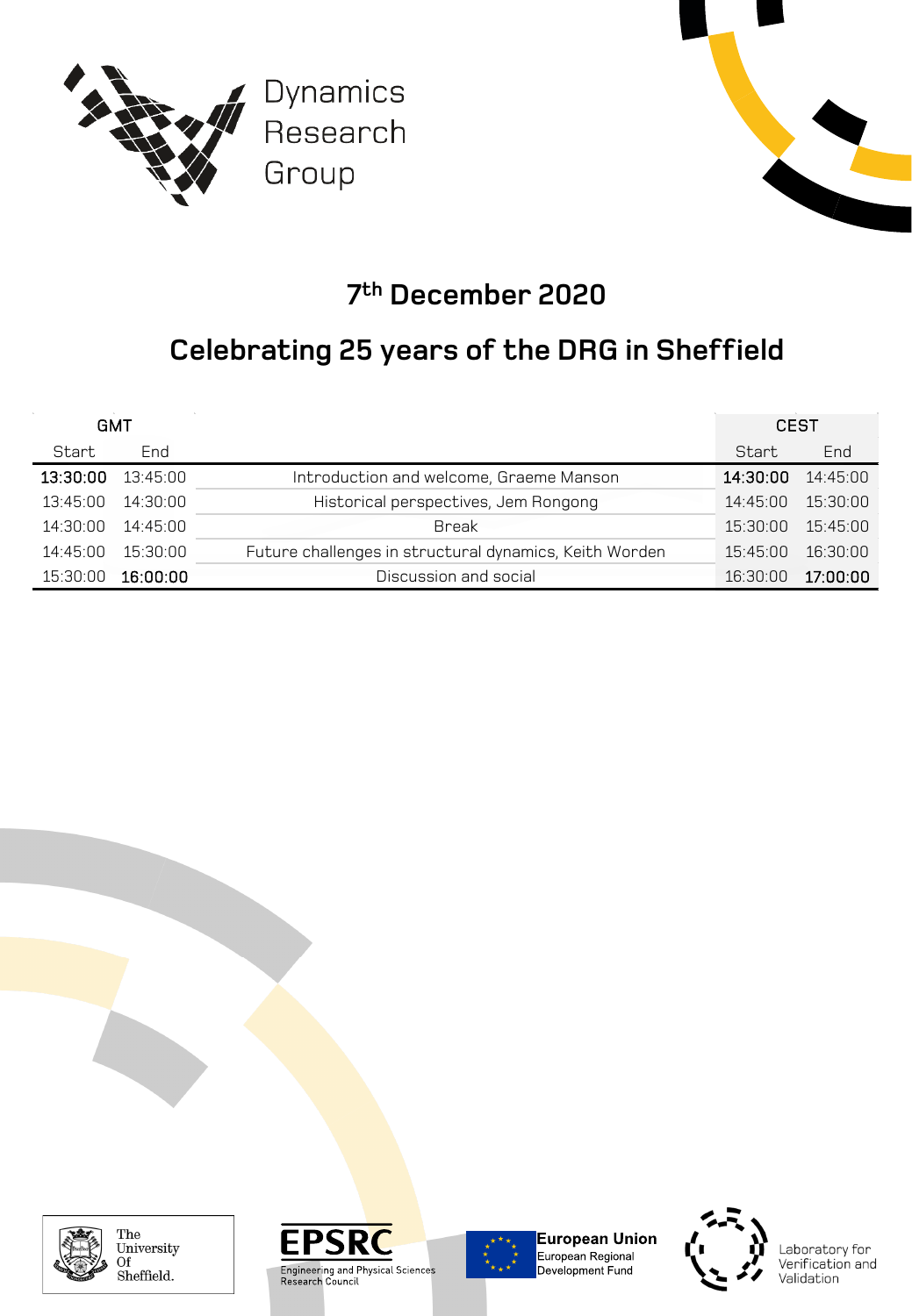



## **8th December 2020**

### **Physics-informed machine learning**

| <b>GMT</b> |                  |                                                                                                                                                                    | <b>CEST</b> |          |
|------------|------------------|--------------------------------------------------------------------------------------------------------------------------------------------------------------------|-------------|----------|
| Start      | End              |                                                                                                                                                                    | Start       | End      |
| 09:30:00   | $10.00 \cdot 00$ | Physics-informed machine learning for structural dynamics, Lizzy<br>Cross, Dynamics Research Group                                                                 | 10:30:00    | 11:00:00 |
| 10:00:00   | 10:15:00         | Nonparametric learning of Volterra kernels with Gaussian<br>processes, Magnus Ross, Department of Computer Science,<br>University of Sheffield                     | 11:00:00    | 11:15:00 |
| 10:15:00   | 10:30:00         | Deep Latent Force Models, Tom McDonald, Department of<br>Computer Science, University of Sheffield                                                                 | 11:15:00    | 11:30:00 |
| 10:30:00   | 10:45:00         | <b>Break</b>                                                                                                                                                       | 11:30:00    | 11:45:00 |
| 10:45:00   | 11:15:00         | The statistical finite element method (statFEM) for coherent<br>synthesis of observation data and model predictions, Mark Girolami,<br>University of Cambridge     | 11:45:00    | 12:15:00 |
| 11:15:00   | 11:45:00         | Constrained Gaussian processes for Strain field reconstruction,<br>Niklas Wahlström, Uppsala University                                                            | 12:15:00    | 12:45:00 |
| 11:45:00   | 12:15:00         | Discussion session 1 - questions from talks. Suggested discussion<br>topic: appropriate explanatory power of data and physics-driven<br>models for different tasks | 12:45:00    | 13:15:00 |
| 12:15:00   | 13:30:00         | Lunch                                                                                                                                                              | 13:15:00    | 14:30:00 |
| 13:30:00   | 14:00:00         | Novel State-Space Approaches For Nonlinear Dynamic Systems, Tim<br>Rogers, Dynamics Research Group                                                                 | 14:30:00    | 15:00:00 |
| 14:30:00   | 15:30:00         | Discussion session 2 - questions from talks. Suggested discussion<br>topics: model validation, priorities and challenges for the future                            | 15:30:00    | 16:30:00 |



The University Of Sheffield.





**European Union** European Regional<br>Development Fund

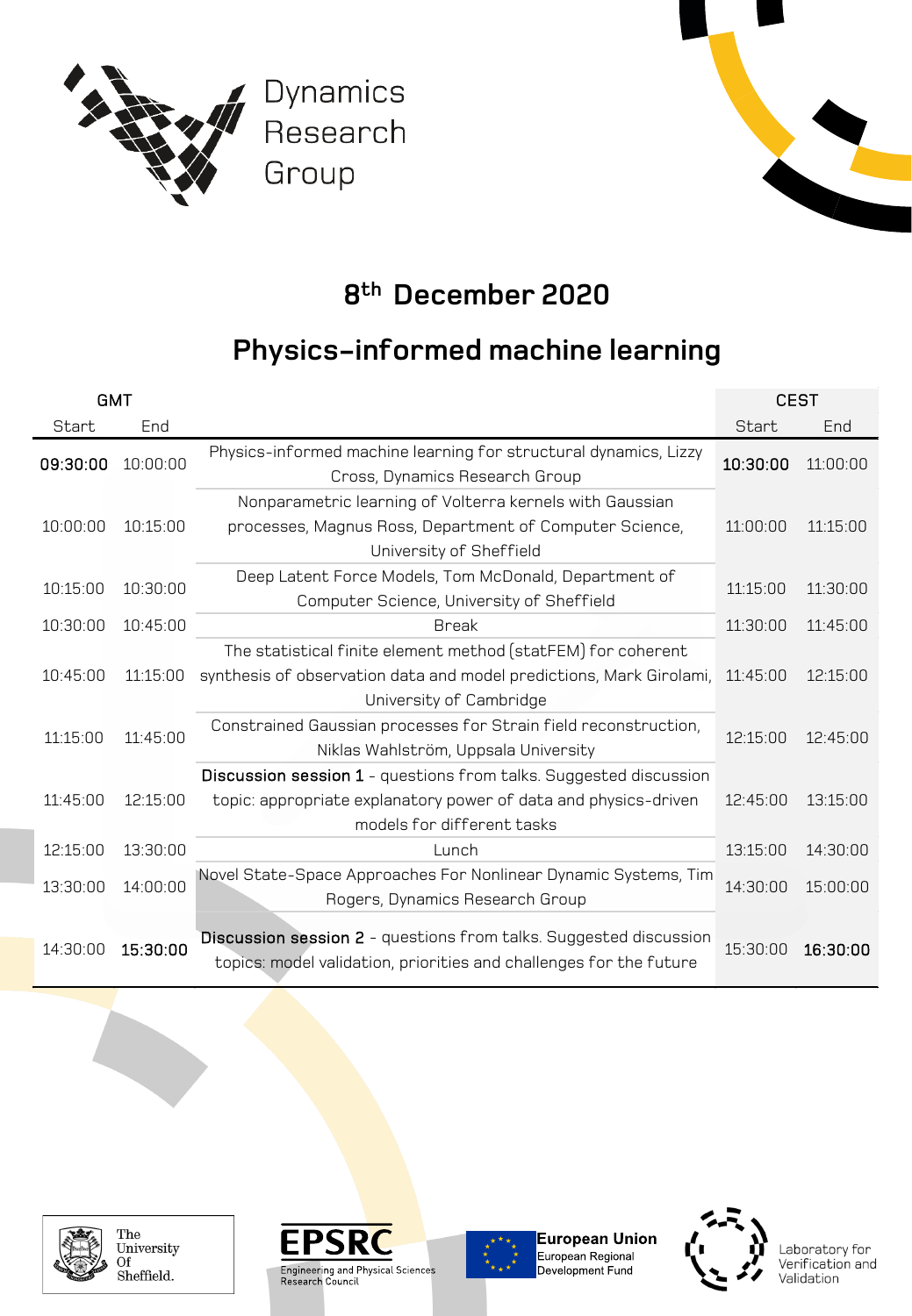

### **9th December 2020**

#### **Population-based Structural Health Monitoring**

| <b>GMT</b> |          |                                                                                                               | <b>CEST</b> |          |
|------------|----------|---------------------------------------------------------------------------------------------------------------|-------------|----------|
| Start      | End      |                                                                                                               | Start       | End      |
| 09:20:00   | 09:30:00 | Introduction and welcome, Keith Worden, Dynamics Research Group                                               | 10:20:00    | 10:30:00 |
| 09:30:00   | 10:15:00 | PBSHM for populations of bridges, David Hester, Queen's University<br><b>Belfast</b>                          | 10:30:00    | 11:15:00 |
| 10:15:00   | 10:45:00 | Graphs and hypergraphs for PBSHM, Julian Gosliga, Dynamics<br>Research Group                                  | 11:15:00    | 11:45:00 |
| 10:45:00   | 11:00:00 | <b>Break</b>                                                                                                  | 11:45:00    | 12:00:00 |
| 11:00:00   | 11:30:00 | Discussion session 1                                                                                          | 12:00:00    | 12:30:00 |
| 11:30:00   | 12:00:00 | Extending the notion of forms in PBSHM: an experimental case<br>study, Lawrence Bull, Dynamics Research Group | 12:30:00    | 13:00:00 |
| 12:00:00   | 12:30:00 | An approach to the problem of repair in SHM, Paul Gardner,<br>Dynamics Research Group                         | 13:00:00    | 13:30:00 |
| 12:30:00   | 13:30:00 | Lunch                                                                                                         | 13:30:00    | 14:30:00 |
| 13:30:00   | 14:00:00 | <b>TBC</b>                                                                                                    | 14:30:00    | 15:00:00 |
| 14:00:00   | 14:30:00 | Graph neural networks and the normal section, George Tsialiamanis,<br>Dynamics Research Group                 | 15:00:00    | 15:30:00 |
| 14:30:00   | 15:30:00 | Discussion session 2                                                                                          | 15:30:00    | 16:30:00 |



The University Of Sheffield.





**European Union** European Regional<br>Development Fund

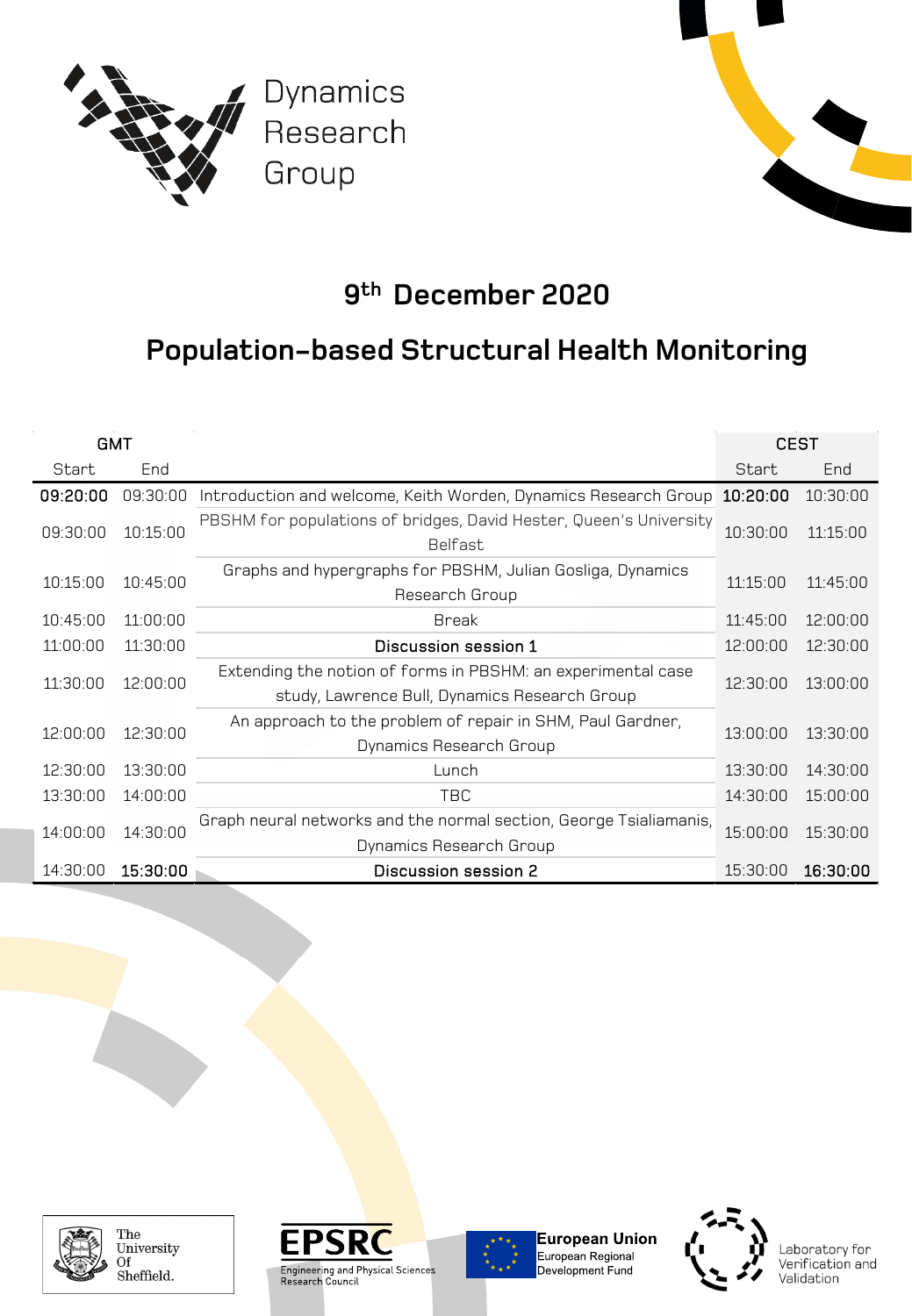



## **10th December 2020**

### **Digital-twins and their validation**

| <b>GMT</b> |          |                                                                                                                        | <b>CEST</b> |          |
|------------|----------|------------------------------------------------------------------------------------------------------------------------|-------------|----------|
| Start      | End      |                                                                                                                        | Start       | End      |
| 09:30:00   | 10:15:00 | Connectivity and the digital twin; developing a web-based<br>operational platform, David Wagg, Dynamics Research Group | 10.30.00    | 11.15.00 |
| 10:15:00   | 11:15:00 | LVV 2020 Showcase, Rob Barthorpe, Dynamics Research Group                                                              | 11:15:00    | 12.15.00 |
| 11:15:00   | 11:30:00 | Break                                                                                                                  | 12.15.00    | 12.30.00 |
| 11:30:00   | 12:45:00 | Discussion session - developing benchmarks for the structural<br>dynamics community                                    | 12.30.00    | 13.45.00 |



The University Of Sheffield.





**European Union** European Regional<br>Development Fund